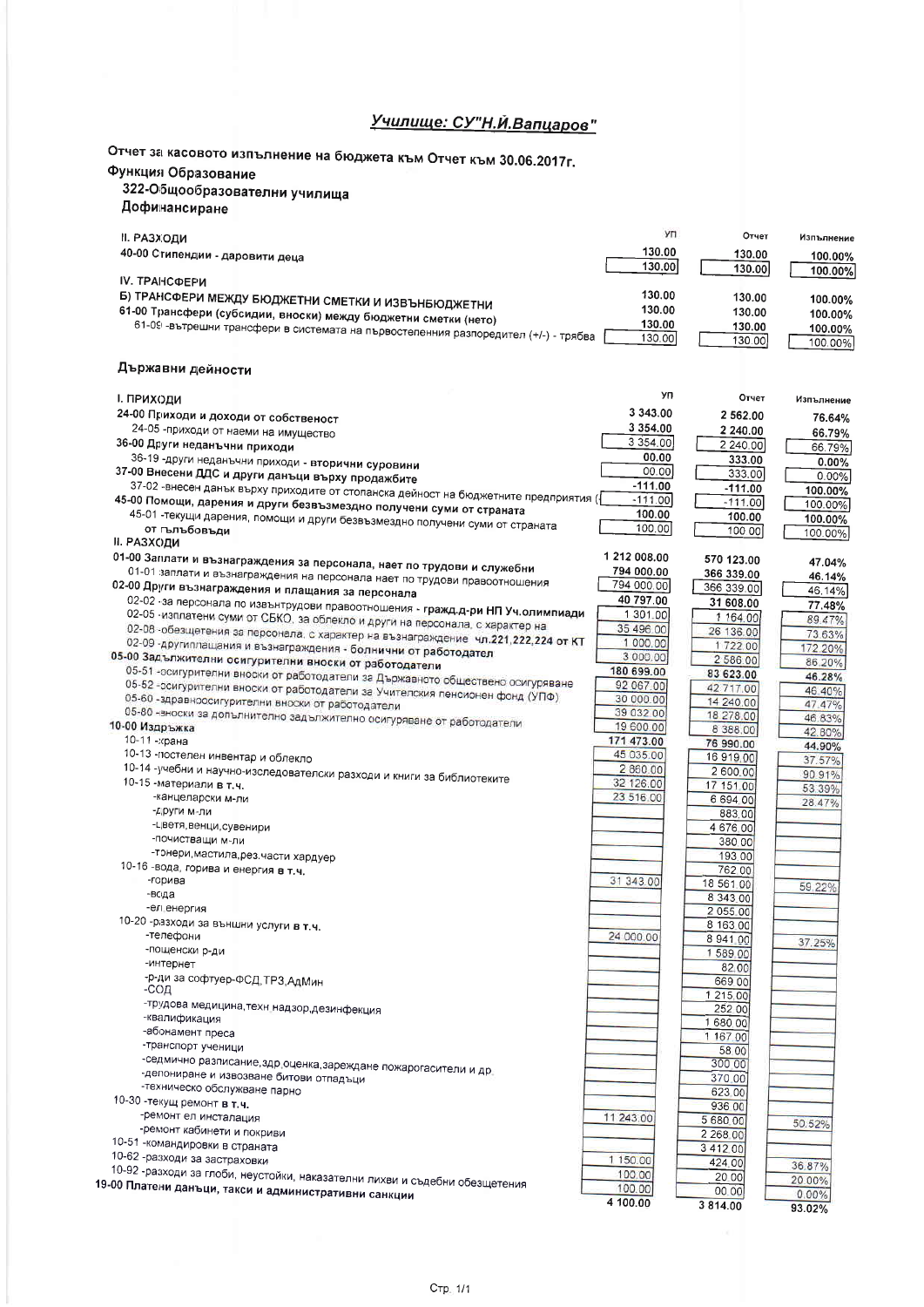| 19-01 - платени държавни данъци, такси, наказателни лихви и административни санкции<br>19-81 - платени общински данъци, такси, наказателни лихви и административни санкции<br>40-00 Стипендии<br>52-00 Придобиване на дълготрайни материални активи<br>52-01 -придобиване на компютри и хардуер<br>52-03 -придобиване на друго оборудване, машини и съоръжения<br>52-05 -придобиване на стопански инвентар<br>IV. ТРАНСФЕРИ                                                                                                                                                                                                                                                                                                                                                  | 100.00<br>4 000.00<br>8 439.00<br>12 500.00<br>2 200.00<br>2 800.00<br>7 500.00                                                                                               | 00.00<br>3814.00<br>3749.00<br>4 000.00<br>1 200.00<br>2 800.00<br>00.00                                                                                              | $0.00\%$<br>95.35%<br>44.42%<br>32.00%<br>54.55%<br>100.00%<br>0.00%                                                                                |
|------------------------------------------------------------------------------------------------------------------------------------------------------------------------------------------------------------------------------------------------------------------------------------------------------------------------------------------------------------------------------------------------------------------------------------------------------------------------------------------------------------------------------------------------------------------------------------------------------------------------------------------------------------------------------------------------------------------------------------------------------------------------------|-------------------------------------------------------------------------------------------------------------------------------------------------------------------------------|-----------------------------------------------------------------------------------------------------------------------------------------------------------------------|-----------------------------------------------------------------------------------------------------------------------------------------------------|
| Б) ТРАНСФЕРИ МЕЖДУ БЮДЖЕТНИ СМЕТКИ И ИЗВЪНБЮДЖЕТНИ                                                                                                                                                                                                                                                                                                                                                                                                                                                                                                                                                                                                                                                                                                                           | 1 208 790.00                                                                                                                                                                  | 682 281.00                                                                                                                                                            | 56.44%                                                                                                                                              |
| 61-00 Трансфери (субсидии, вноски) между бюджетни сметки (нето)                                                                                                                                                                                                                                                                                                                                                                                                                                                                                                                                                                                                                                                                                                              | 1 208 790.00                                                                                                                                                                  | 682 281.00                                                                                                                                                            | 56.44%                                                                                                                                              |
| 61-09 -вътрешни трансфери в системата на първостепенния разпоредител (+/-) - трябва                                                                                                                                                                                                                                                                                                                                                                                                                                                                                                                                                                                                                                                                                          | 1 198 749.00                                                                                                                                                                  | 676 589.00                                                                                                                                                            | 56.44%                                                                                                                                              |
| 63-00 Трансфери (субсидии, вноски) между извънбюджетни сметки/фондове (нето)                                                                                                                                                                                                                                                                                                                                                                                                                                                                                                                                                                                                                                                                                                 | 1 198 749.00                                                                                                                                                                  | 676 589.00                                                                                                                                                            | 56.44%                                                                                                                                              |
| 63-01 -получени трансфери (+) Проект Твоят час                                                                                                                                                                                                                                                                                                                                                                                                                                                                                                                                                                                                                                                                                                                               | 10 041.00                                                                                                                                                                     | 5 692.00                                                                                                                                                              | 56.69%                                                                                                                                              |
| V. Операции с финансови активи и пасиви                                                                                                                                                                                                                                                                                                                                                                                                                                                                                                                                                                                                                                                                                                                                      | 10 041.00                                                                                                                                                                     | 5 692.00                                                                                                                                                              | 56.69%                                                                                                                                              |
| 88-00 Временно съхранявани средства и средства на разпореждане - нето (+/-)                                                                                                                                                                                                                                                                                                                                                                                                                                                                                                                                                                                                                                                                                                  | $-125.00$                                                                                                                                                                     | $-114719.00$                                                                                                                                                          | 91 775.20%                                                                                                                                          |
| 88-03 -събрани средства и извършени плащания от/за сметки за средствата от                                                                                                                                                                                                                                                                                                                                                                                                                                                                                                                                                                                                                                                                                                   | $-125.00$                                                                                                                                                                     | 284.00                                                                                                                                                                | $-227.20%$                                                                                                                                          |
| 95-00 Депозити и средства по сметки - нето (+/-) (този параграф се използва и за                                                                                                                                                                                                                                                                                                                                                                                                                                                                                                                                                                                                                                                                                             | $-125.00$                                                                                                                                                                     | 284.00                                                                                                                                                                | $-227.20%$                                                                                                                                          |
| 95-07 - наличност в левове по сметки в края на периода (-)                                                                                                                                                                                                                                                                                                                                                                                                                                                                                                                                                                                                                                                                                                                   | 00.00                                                                                                                                                                         | $-115003.00$                                                                                                                                                          | 0.00%                                                                                                                                               |
| 95-11 -наличност в касата в левове в края на периода (-)                                                                                                                                                                                                                                                                                                                                                                                                                                                                                                                                                                                                                                                                                                                     | 00.00                                                                                                                                                                         | $-114909.00$                                                                                                                                                          | 0.00%                                                                                                                                               |
| НАТУРАЛНИ ПОКАЗАТЕЛИ                                                                                                                                                                                                                                                                                                                                                                                                                                                                                                                                                                                                                                                                                                                                                         | 00.00                                                                                                                                                                         | $-94.00$                                                                                                                                                              | 0.00%                                                                                                                                               |
| 01-00 ЧИСЛЕНОСТ НА ПЕРСОНАЛА (вкл.и числ.на мин.р.з.) В Т.Ч.:                                                                                                                                                                                                                                                                                                                                                                                                                                                                                                                                                                                                                                                                                                                | 69.00                                                                                                                                                                         | 66.00                                                                                                                                                                 |                                                                                                                                                     |
| 01-01 - ПЕДАГОГИЧЕСКИ ПЕРСОНАЛ                                                                                                                                                                                                                                                                                                                                                                                                                                                                                                                                                                                                                                                                                                                                               | 58.00                                                                                                                                                                         | 56.00                                                                                                                                                                 |                                                                                                                                                     |
| 01-02 - НЕПЕДАГОГИЧЕСКИ ПЕРСОНАЛ                                                                                                                                                                                                                                                                                                                                                                                                                                                                                                                                                                                                                                                                                                                                             | 11.00                                                                                                                                                                         | 10.00                                                                                                                                                                 |                                                                                                                                                     |
| 03-00 БРОЙ УЧЕНИЦИ                                                                                                                                                                                                                                                                                                                                                                                                                                                                                                                                                                                                                                                                                                                                                           | 574.00                                                                                                                                                                        | 578.00                                                                                                                                                                |                                                                                                                                                     |
| 03-01 А) УЧЕНИЦИ В ОБЩООБРАЗОВАТЕЛНИ У-ЩА                                                                                                                                                                                                                                                                                                                                                                                                                                                                                                                                                                                                                                                                                                                                    | 559.00                                                                                                                                                                        | 564.00                                                                                                                                                                |                                                                                                                                                     |
| 03-06 Е) УЧЕНИЦИ В самостоятелна форма                                                                                                                                                                                                                                                                                                                                                                                                                                                                                                                                                                                                                                                                                                                                       | 15.00                                                                                                                                                                         | 14.00                                                                                                                                                                 |                                                                                                                                                     |
| 07-00 ОБЩ БРОЙ СТИПЕНДИАНТИ, В Т.Ч.:                                                                                                                                                                                                                                                                                                                                                                                                                                                                                                                                                                                                                                                                                                                                         | 34.00                                                                                                                                                                         | 27.00                                                                                                                                                                 |                                                                                                                                                     |
| 07-01 НА УЧЕНИЦИ ИНВАЛИДИ И НА УЧЕНИЦИ БЕЗ РОДИТЕЛИ ИЛИ С ЕДИН                                                                                                                                                                                                                                                                                                                                                                                                                                                                                                                                                                                                                                                                                                               | 04.00                                                                                                                                                                         | 05.00                                                                                                                                                                 |                                                                                                                                                     |
| 07-02 СОЦИАЛНИ СТИПЕНДИИ                                                                                                                                                                                                                                                                                                                                                                                                                                                                                                                                                                                                                                                                                                                                                     | 06.00                                                                                                                                                                         | 04.00                                                                                                                                                                 |                                                                                                                                                     |
| 07-03 ЗА ОТЛИЧЕН УСПЕХ                                                                                                                                                                                                                                                                                                                                                                                                                                                                                                                                                                                                                                                                                                                                                       | 24.00                                                                                                                                                                         | 18.00                                                                                                                                                                 |                                                                                                                                                     |
| 338-Ресурсно подпомагане<br>Държавни дейности                                                                                                                                                                                                                                                                                                                                                                                                                                                                                                                                                                                                                                                                                                                                |                                                                                                                                                                               |                                                                                                                                                                       |                                                                                                                                                     |
| <b>II. РАЗХОДИ</b>                                                                                                                                                                                                                                                                                                                                                                                                                                                                                                                                                                                                                                                                                                                                                           | УΠ                                                                                                                                                                            | Отчет                                                                                                                                                                 | Изпълнение                                                                                                                                          |
| 10-00 Издръжка                                                                                                                                                                                                                                                                                                                                                                                                                                                                                                                                                                                                                                                                                                                                                               | 11 736.00                                                                                                                                                                     | 00.00                                                                                                                                                                 | 0.00%                                                                                                                                               |
| 10-15 -материали                                                                                                                                                                                                                                                                                                                                                                                                                                                                                                                                                                                                                                                                                                                                                             | 11 736.00                                                                                                                                                                     | 00.00                                                                                                                                                                 | 0.00%                                                                                                                                               |
| 10-30 -текущ ремонт                                                                                                                                                                                                                                                                                                                                                                                                                                                                                                                                                                                                                                                                                                                                                          | 7 036.00                                                                                                                                                                      | 00.00                                                                                                                                                                 | $0.00\%$                                                                                                                                            |
| IV. ТРАНСФЕРИ                                                                                                                                                                                                                                                                                                                                                                                                                                                                                                                                                                                                                                                                                                                                                                | 4 700.00                                                                                                                                                                      | 00.00                                                                                                                                                                 | 0.00%                                                                                                                                               |
| Б) ТРАНСФЕРИ МЕЖДУ БЮДЖЕТНИ СМЕТКИ И ИЗВЪНБЮДЖЕТНИ                                                                                                                                                                                                                                                                                                                                                                                                                                                                                                                                                                                                                                                                                                                           | 11 736,00                                                                                                                                                                     | 00.00                                                                                                                                                                 | 0.00%                                                                                                                                               |
| 61-00 Трансфери (субсидии, вноски) между бюджетни сметки (нето)                                                                                                                                                                                                                                                                                                                                                                                                                                                                                                                                                                                                                                                                                                              | 11 736.00                                                                                                                                                                     | 00.00                                                                                                                                                                 | 0.00%                                                                                                                                               |
| 61-09 -вътрешни трансфери в системата на първостепенния разпоредител (+/-) - трябва                                                                                                                                                                                                                                                                                                                                                                                                                                                                                                                                                                                                                                                                                          | 11 736.00                                                                                                                                                                     | 00.00                                                                                                                                                                 | 0.00%                                                                                                                                               |
| НАТУРАЛНИ ПОКАЗАТЕЛИ                                                                                                                                                                                                                                                                                                                                                                                                                                                                                                                                                                                                                                                                                                                                                         | 11 736.00                                                                                                                                                                     | 00.00                                                                                                                                                                 | 0.00%                                                                                                                                               |
| 06-00 БРОЙ УЧЕНИЦИ НА РЕСУРСНО ПОДПОМАГАНЕ                                                                                                                                                                                                                                                                                                                                                                                                                                                                                                                                                                                                                                                                                                                                   | 36.00                                                                                                                                                                         | 34.00                                                                                                                                                                 |                                                                                                                                                     |
| 389-Други дейности по образованието - Автобус<br>Държавни дейности                                                                                                                                                                                                                                                                                                                                                                                                                                                                                                                                                                                                                                                                                                           |                                                                                                                                                                               |                                                                                                                                                                       |                                                                                                                                                     |
| <b>II. РАЗХОДИ</b><br>01-00 Заплати и възнаграждения за персонала, нает по трудови и служебни<br>01-01 заплати и възнаграждения на персонала нает по трудови правоотношения                                                                                                                                                                                                                                                                                                                                                                                                                                                                                                                                                                                                  | УП<br>27 936.00                                                                                                                                                               | Отчет<br>16 263.00                                                                                                                                                    | Изпълнение<br>58.22%                                                                                                                                |
| 02-00 Други възнаграждения и плащания за персонала<br>02-05 -изплатени суми от СБКО, за облекло и други на персонала, с характер на<br>05-00 Задължителни осигурителни вноски от работодатели<br>05-51 -ос игурителни вноски от работодатели за Държавното обществено осигуряване<br>05-60 -здравноосигурителни вноски от работодатели<br>05-80 -вноски за допълнително задължително осигуряване от работодатели<br>10-00 Издръжка<br>10-13 - постелен инвентар и облекло<br>10-15 -материали<br>10-16 -вода, горива и енергия<br>10-20 -разходи за външни услуги<br>10-30 - текущ ремонт<br>10-51 - командировки в страната<br>19-00 Платени данъци, такси и административни санкции<br>19-81 - платени общински данъци, такси, наказателни лихви и административни санкции | 6 102.00<br>6 102 00<br>200.00<br>200.00<br>1 300.00<br>700.00<br>400.00<br>200.00<br>20 234.00<br>260.00<br>5 000.00<br>8 374.00<br>1 500.00<br>5 000.00<br>100.00<br>100.00 | 4 196.00<br>4 196.00<br>105.00<br>105.00<br>789.00<br>463.00<br>206.00<br>120.00<br>11 078.00<br>260.00<br>4 399.00<br>4 603.00<br>788.00<br>974.00<br>54.00<br>95.00 | 68.76%<br>68.76%<br>52.50%<br>52.50%<br>60.69%<br>66.14%<br>51.50%<br>60.00%<br>54.75%<br>100.00%<br>87.98%<br>54.97%<br>52.53%<br>19.48%<br>54.00% |